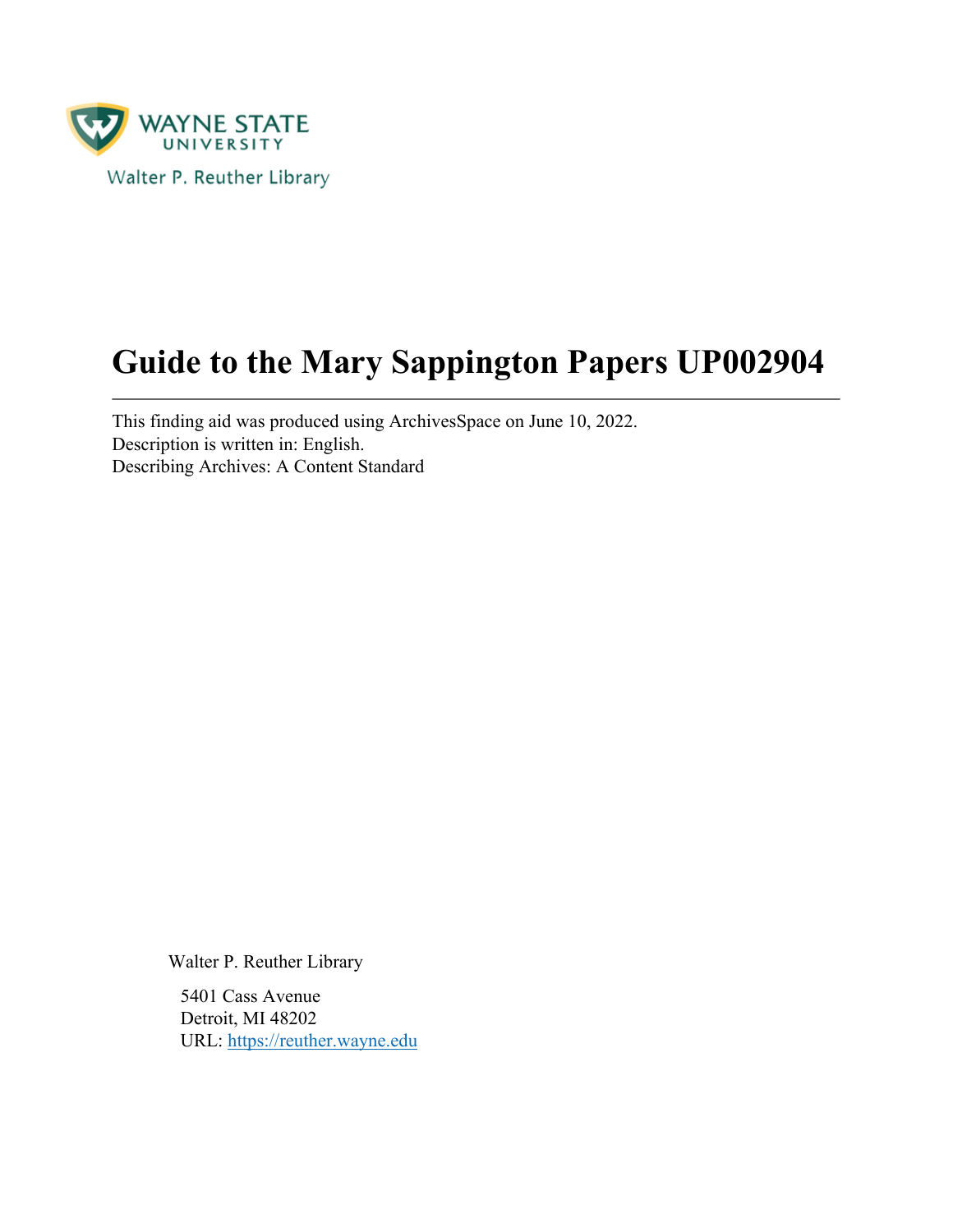# <span id="page-1-0"></span>**Table of Contents**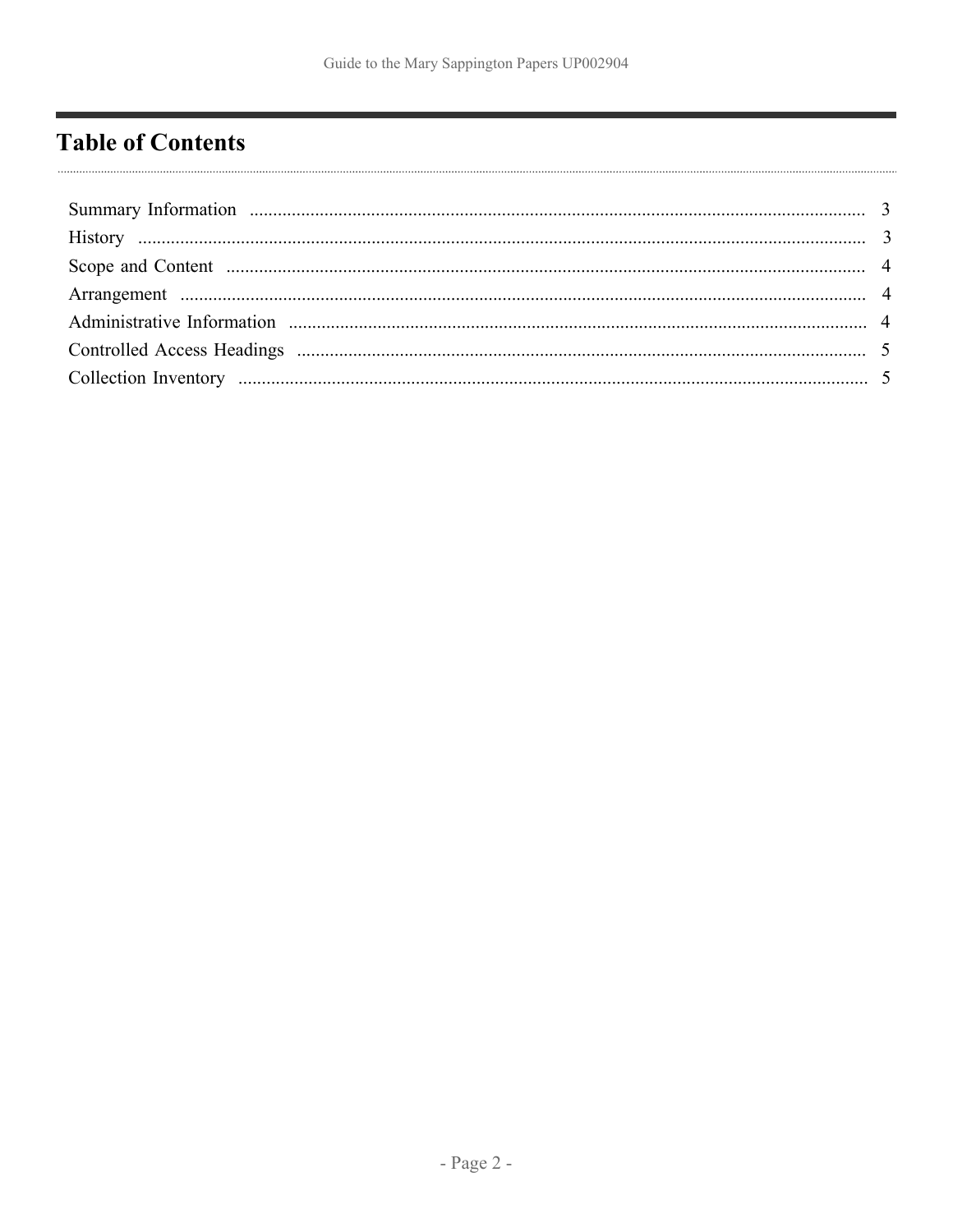# <span id="page-2-0"></span>**Summary Information**

| <b>Repository:</b>                  | Walter P. Reuther Library                                                                                                                                                                                                                            |  |
|-------------------------------------|------------------------------------------------------------------------------------------------------------------------------------------------------------------------------------------------------------------------------------------------------|--|
| <b>Creator:</b>                     | Sappington, Mary                                                                                                                                                                                                                                     |  |
| <b>Title:</b>                       | <b>Mary Sappington Papers</b>                                                                                                                                                                                                                        |  |
| ID:                                 | UP002904                                                                                                                                                                                                                                             |  |
| Date [inclusive]:                   | 1980-2019                                                                                                                                                                                                                                            |  |
| Date [bulk]:                        | 1980-1982                                                                                                                                                                                                                                            |  |
| <b>Physical Description:</b>        | 1 Linear Feet 1 SB                                                                                                                                                                                                                                   |  |
| Language of the<br><b>Material:</b> | Material entirely in English.                                                                                                                                                                                                                        |  |
| Abstract:                           | A collection of back issues of Metra Magazine a bi-weekly magazine,<br>established in 1979, by Mary Sappington. The magazine covers<br>political, lifestyle and entertainment events for the gay community in<br>Michigan, Ohio and Ontario, Canada. |  |
| <b>Citation Style</b>               |                                                                                                                                                                                                                                                      |  |

"Mary Sappington Papers, Box [#], Walter P. Reuther Library, Archives of Labor and Urban Affairs, Wayne State University"

**^** [Return to Table of Contents](#page-1-0)

## <span id="page-2-1"></span>**History**

. . . . . . . . . .

Mary Sappington is the owner and publisher of Metra Magazine, which she established in 1979, to provide political, lifestlye and entertainment news to the gay community in Michigan, Ohio and Ontario, Canada.

**^** [Return to Table of Contents](#page-1-0)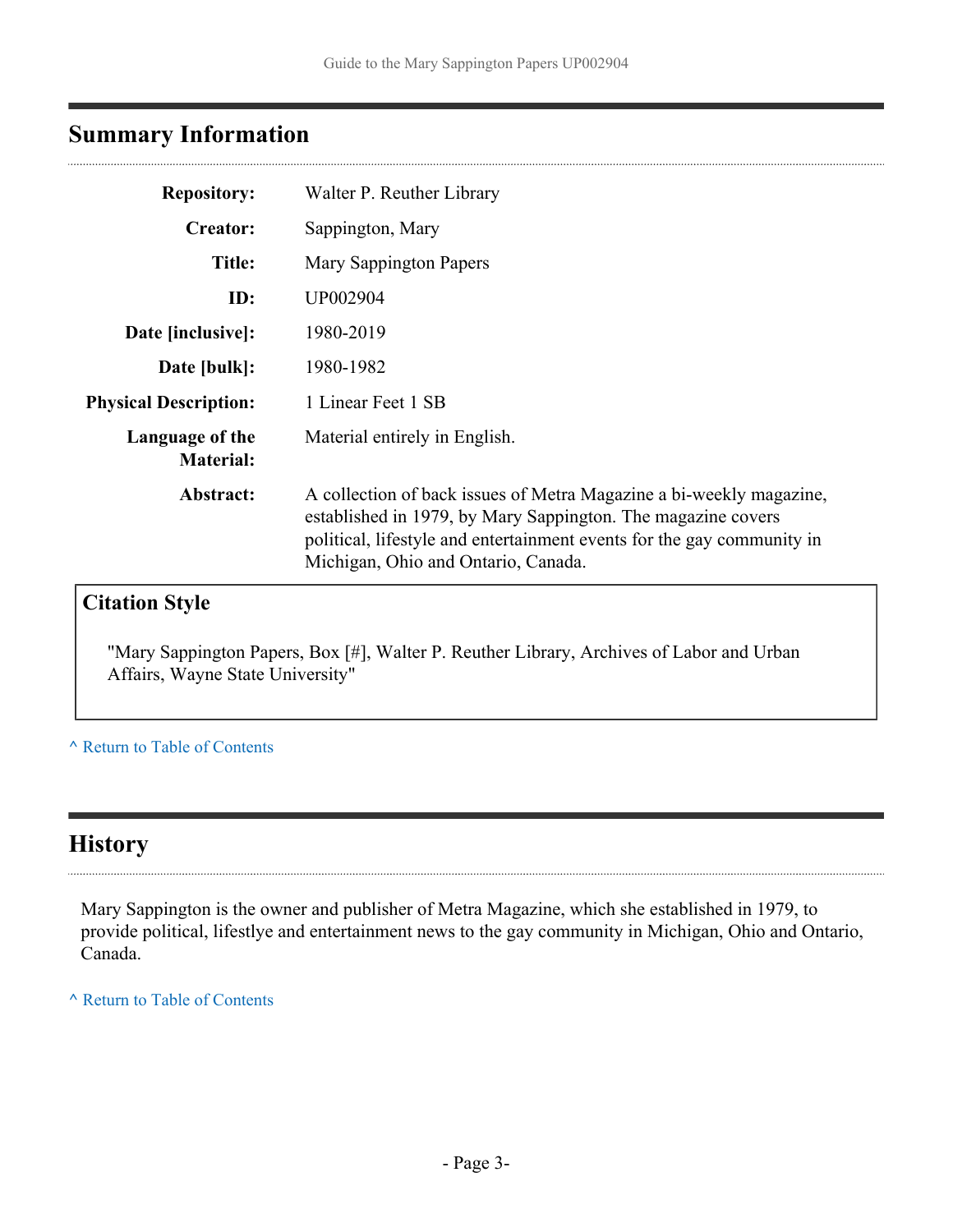### <span id="page-3-0"></span>**Scope and Content**

The collection includes back issues of Metra Magazine from the years 1980-1982 and 2018-2019. The issues typically pertain to holiday or special events and profiles of places and persons related to issues relevant to the gay community.

**^** [Return to Table of Contents](#page-1-0)

#### <span id="page-3-1"></span>**Arrangement**

Items are arranged in original order.

**^** [Return to Table of Contents](#page-1-0)

### <span id="page-3-2"></span>**Administrative Information**

#### **Publication Statement**

Walter P. Reuther Library

5401 Cass Avenue Detroit, MI 48202 URL:<https://reuther.wayne.edu>

#### **Acquisition**

The Mary Sappington Papers were donated to the Walter P. Reuther Library in 2019 by Mary Sappington.

#### **Processing History**

Processed and finding aid written by Robert Browning on May 25, 2022.

#### **Access**

Collection is open for research.